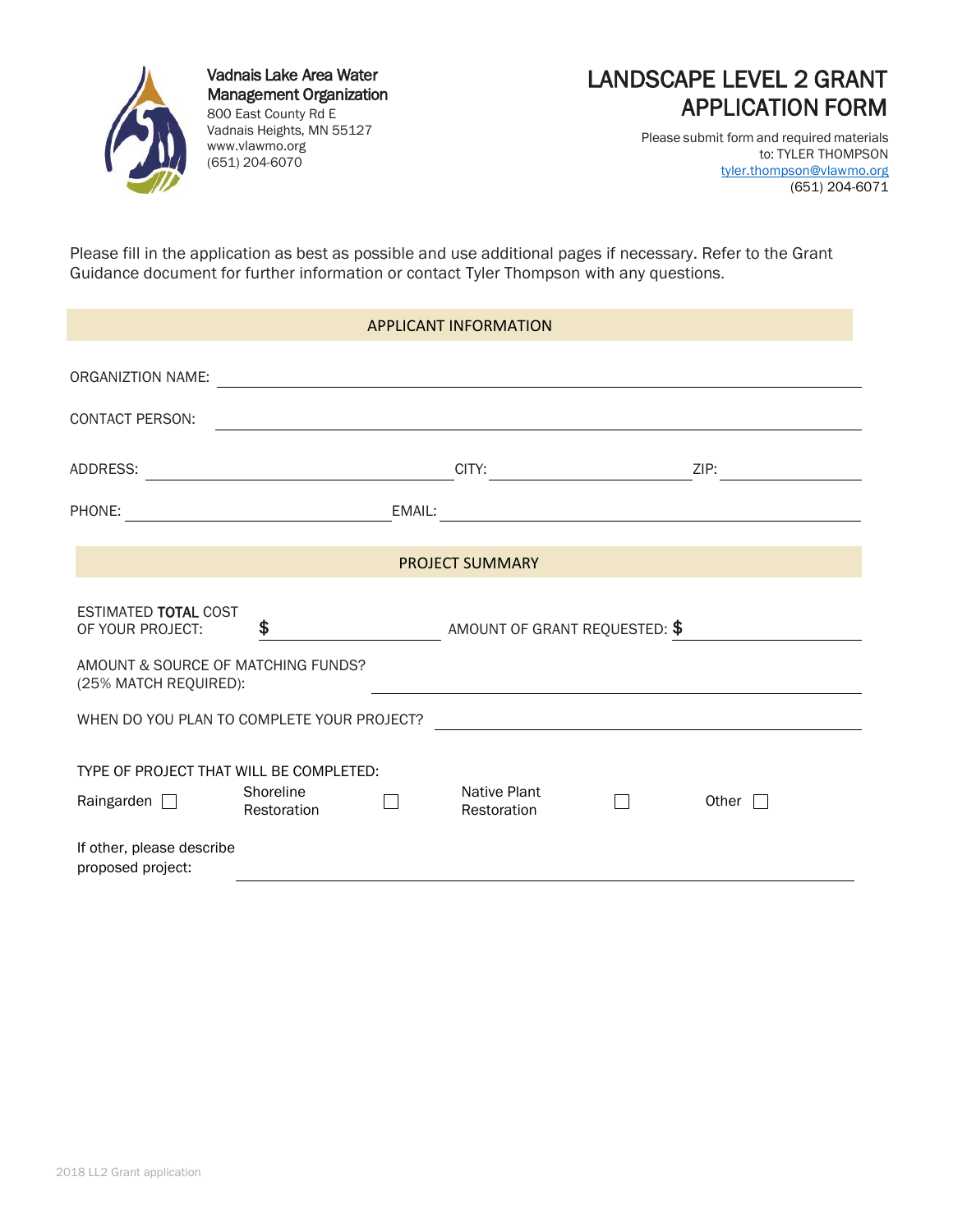#### PROJECT BACKGROUND

DESCRIBE YOUR PROPERTY (INCLUDING WATER RESOURCES WHICH MAY BORDER THE PROPERTY), AND WHAT ISSUE YOU HOPE TO ADDRESS WITH THIS PROJECT.

WHAT RESULTS DO YOU HOPE TO ACHIEVE WITH THIS PROJECT?

HOW WILL THIS PROJECT BE USED TO EDUCATE THE PUBLIC ABOUT GOOD WATER RESOURCE STEWARDSHIP?

PLEASE LIST OTHER PARTNERS WHO ARE PROVIDING FUNDING OR OTHER FORMS OF SUPPORT.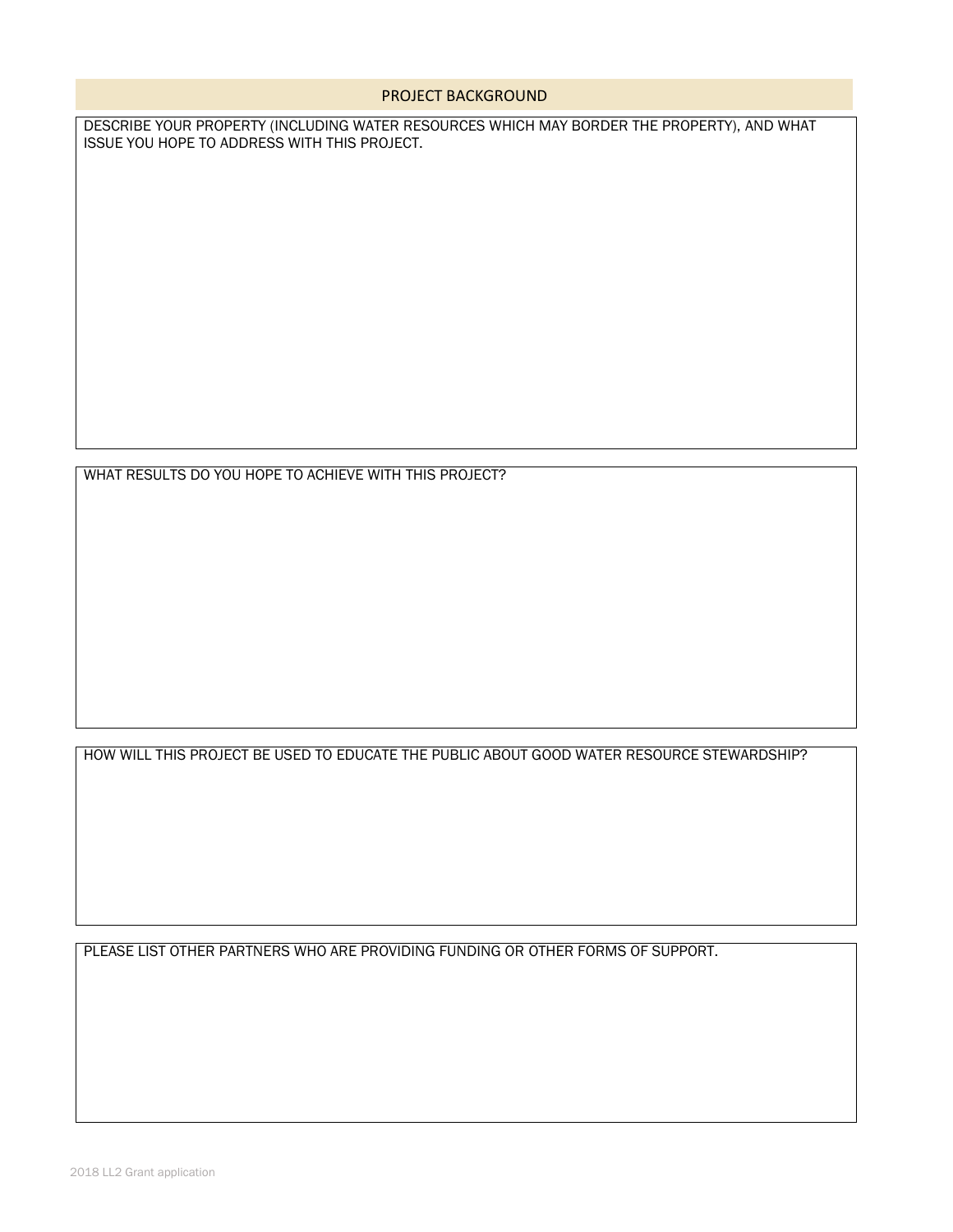#### PROJECT SPECIFICATIONS

In order to be considered for a LL2 grant, information regarding the water quality benefit of your project (amount of stormwater and phosphorus captured) must be included. If you are working with a professional designer/contractor and they are able to determine the pollutant capture, include that information with the application. If they are not able to provide the data, please fill in the information below so that VLAWMO staff can perform the calculations.

| TOTAL PROPERTY AREA<br>$(SQ.FT)$ : | <b>PROJECT SIZE</b><br>$(SO.FT.)$ :                                                   |  |
|------------------------------------|---------------------------------------------------------------------------------------|--|
| <b>IMPERVIOUS AREA</b>             | PERVIOUS AREA                                                                         |  |
| DRAINING TO PROJECT                | DRAINING TO                                                                           |  |
| $(SQ.FT.)$ :                       | PROJECT (SO.FT.):                                                                     |  |
|                                    |                                                                                       |  |
|                                    |                                                                                       |  |
| <b>SOIL INFILTRATION</b>           | IF YOUR PROJECT IS A RAINGARDEN, PLEASE PROVIDE THE FOLLOWING INFORMATION<br>DEPTH OF |  |

RATE (INCHES/HR):

DEPTH OF RAINGARDEN (INCHES):

#### ADDITIONAL REQUIRED MATERIALS

## PROJECT DRAWINGS, SPECIFICATIONS, TIMELINE, ANTICIPATED PLANT LIST AND A DETAILED BUDGET MUST BE SUBMITTED IN ADDITION TO PROVIDING THE ABOVE INFORMATION.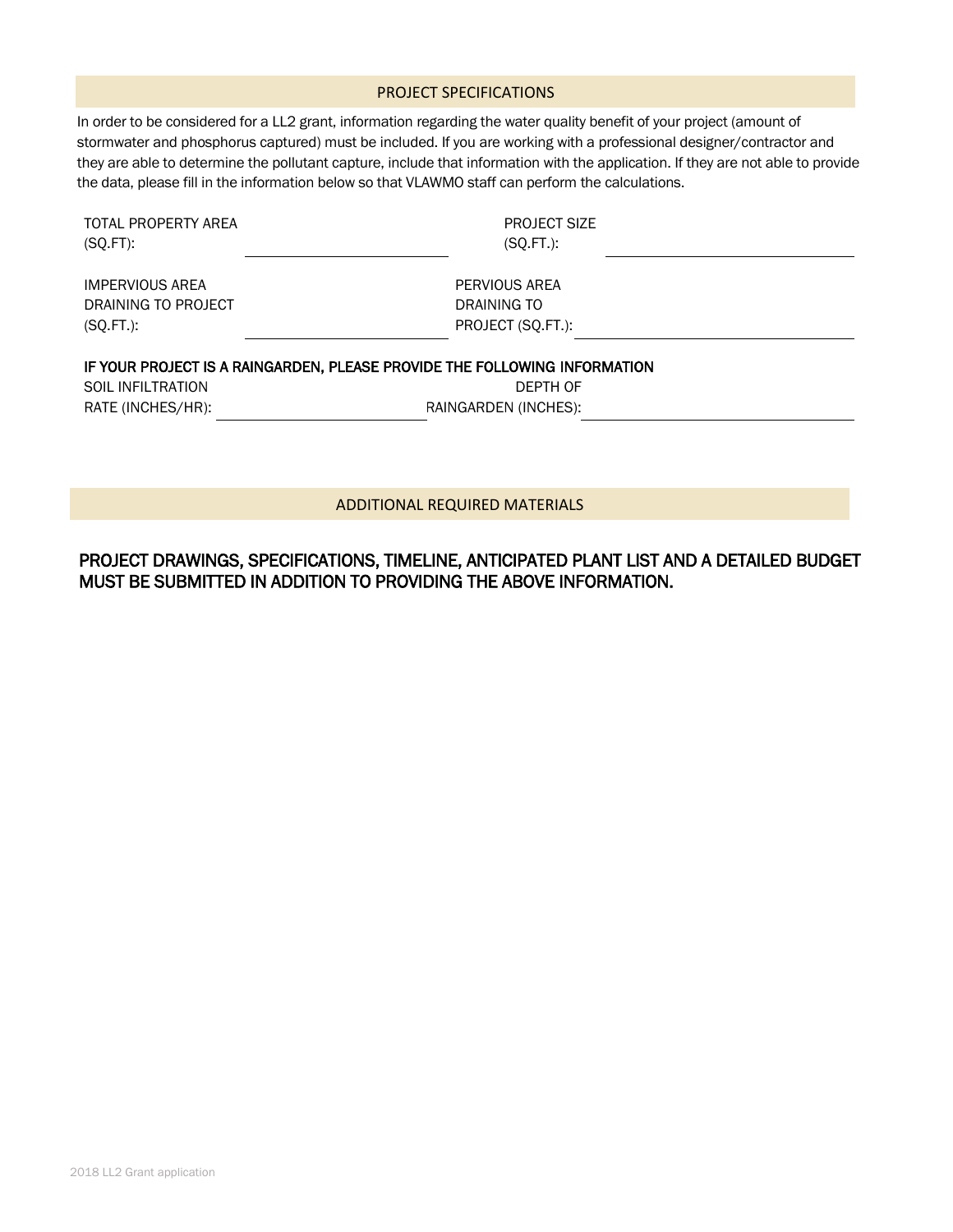# LANDSCAPE LEVEL 2 GRANT GUIDANCE

### **PURPOSE**

VLAWMO has 2 programs that assist property owners with implementing water quality projects. The Landscape Level 1 Cost Share Program is geared towards smaller projects and typically has been used by homeowners to install raingardens, restore their shorelines, and purchase rainbarrels. The Landscape Level 2 Cost Share Program is aimed at assisting landowners with implementing larger projects within the watershed. The program exists to provide assistance to public and private landowners for implementing projects that support one or more of the following:

1) Prevention of flooding or mitigation of drought

2) Water quality improvement or increase in watershed storage capacity

3) Preservation, protection, and restoration of native plant and wildlife communities, especially along lakes, rivers, and wetlands

4) Protection and preservation of groundwater quality and quantity

5) Preference given to projects which have high visibility or educational value and/or local citizen support, including neighborhood involvement.

6) Priority given to projects within targeted areas listed in the VLAWMO Watershed Plan or in Sustainable Lake Management Plans or other feasibility reports. These plans and reports are on the VLAWMO website. 7) Funded projects my address Goals and Policies identified in Chapter 4 of the VLAWMO Watershed Plan.

#### Past Recipients

Projects which have received this level of funding include:

- Green roof at White Bear Lake Public Works
- Streambank restoration on townhome association property in White Bear Township
- Large raingarden project at a middle school in North Oaks
- Prairie restoration project at a Montessori school in Gem Lake

#### **FUNDING**

The Landscape Level 2 Grant may provide funding for up to 75% of the total cost of a project, depending on available funds. There is a requirement of a 25% match by the applicant. This match can be met via cash and/or volunteer service towards the non-technical installation portions of the project. For example, if the project is a large raingarden, a qualified professional would be required to prepare the raingarden to ensure that will effectively capture and infiltrate stormwater. Volunteers could be utilized to install the plants and mulch as this does not require specific expertise. Volunteer hours may be counted as \$25/hour. The grantee will receive 85% of their grant allotment once a signed agreement and work plan is in place with a designer, engineer, or contractor for the project, or within 60 days of project installation. Each project is different and therefore the payment plan will be arranged once the specifics are known. The final 15% of the grant payment will be approved once the project is complete and a VLAWMO representative has conducted a site visit.

## **ELIGIBILITY**

Grants are available for properties located within the boundaries of VLAWMO. Applicants can be residents, non-profit and religious organizations, government agencies, businesses and corporations, and public and private schools located within VLAWMO. Applicants may receive ONE grant per year per property. Therefore you may not receive a Landscape Level 1 AND a Landscape Level 2 Grant in the same year.

Examples of eligible projects include the following:

- Raingardens
- Redirect water runoff projects
- Volume reduction and runoff treatment projects (infiltration basins and trenches, cisterns, green roofs)